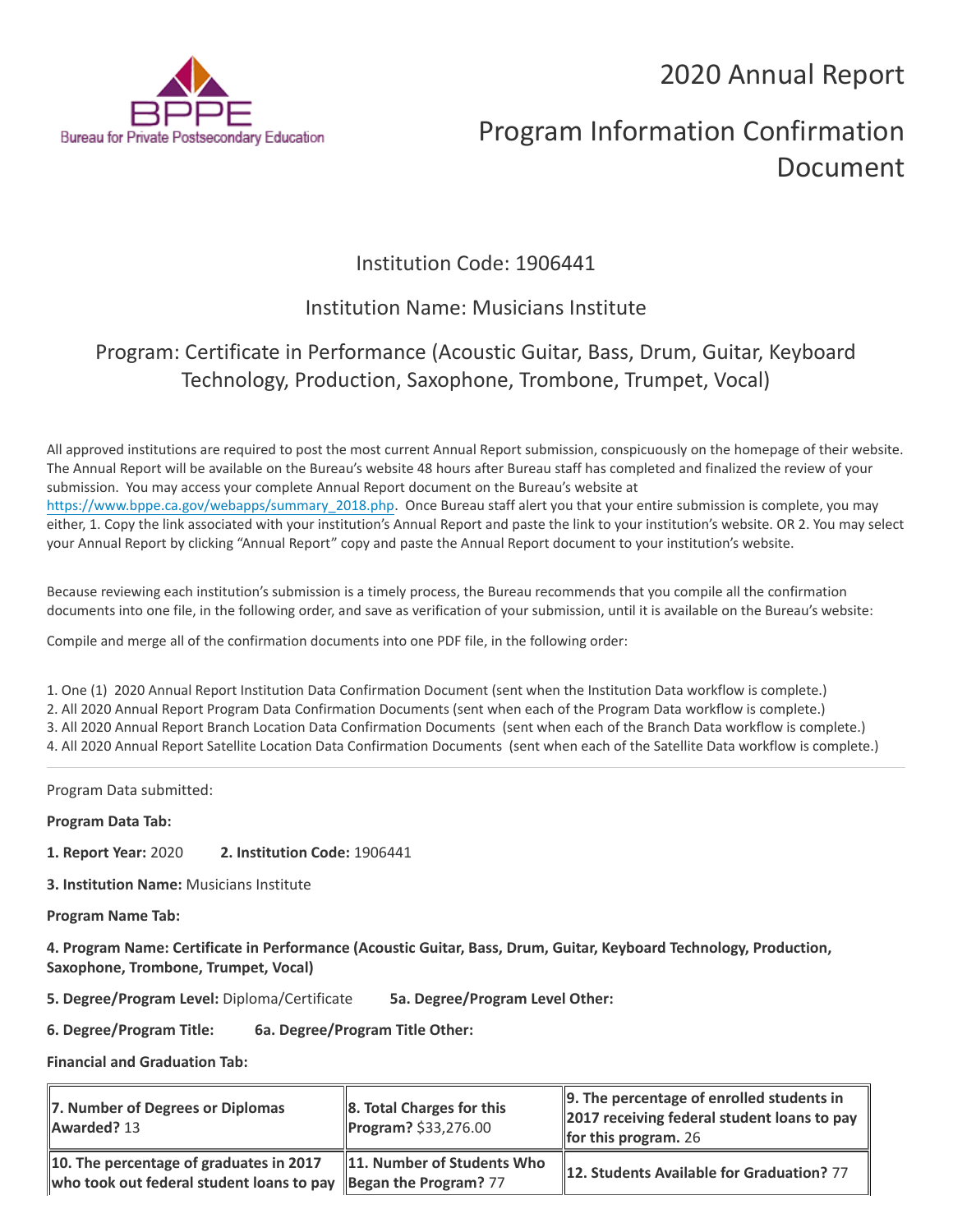| for this program. $15$           |                                                             |  |
|----------------------------------|-------------------------------------------------------------|--|
| <b>13. On-time Graduates? 13</b> | 14. Completion Rate? 16.88312   15. 150% Completion Rate? 0 |  |

## **16. Is the above data taken from the Integrated Postsecondary Education Data System (IPEDS) of the United States Department of Education?** Yes

## **Placement Data Tab:**

CEC § 94929.5 requires institutions to report placement data for every program that is designed or advertised to lead to a particular career, or advertised or promoted with any claim regarding job placement.

| 17. Graduates Available for                                                                                                                                                    | 18 Graduates Employed in the       | 19. Placement                                        |  |
|--------------------------------------------------------------------------------------------------------------------------------------------------------------------------------|------------------------------------|------------------------------------------------------|--|
| <b>Employment?</b> 13                                                                                                                                                          | Field? 2                           | Rate? 15.38462                                       |  |
| 20. Graduates Employed in the field                                                                                                                                            |                                    |                                                      |  |
| 20a. 20 to 29 hours per week? $1$                                                                                                                                              | 20b. At least 30 hours per week? 1 |                                                      |  |
| $\ $ 21. Indicate the number of graduates employed                                                                                                                             |                                    |                                                      |  |
| 21a. In a single position in the field of study: $0$<br>study: $0$                                                                                                             |                                    | 21b. Concurrent aggregated positions in the field of |  |
| 21c. Freelance/self-employed: 2<br>21d. By the institution or an employer owned by the institution, or<br>$\parallel$ an employer who shares ownership with the institution: 0 |                                    |                                                      |  |

#### **Exam Passage Rate Tab:**

5 CCR §74112(j) requires the institution to collect the exam passage data directly from its graduates if the exam passage data is not available from the licensing agency.

### **22. Does this educational program lead to an occupation that requires State licensing?** No

**22a. Do graduates have the option or requirement for more than one type of State licensing exam?**

 **Option/Requirement #1: Option/Requirement #2: Option/Requirement #3: Option/Requirement #4:**

**Exam Passage Rate - Year 1 Tab:**

**23. Name of the State licensing entity that licenses the field:** No

**24. Name of Exam?**

| 25. Number of Graduates Taking | 26. Number Who Passed the | 27. Number Who Failed the | $\ 28.$ Passage |
|--------------------------------|---------------------------|---------------------------|-----------------|
| <b>State Exam?</b>             | <b>State Exam?</b>        | <b>State Exam?</b>        | Rate?           |

**29. Is This Data from the State Licensing Agency that Administered the Exam? 29a. Name of Agency:**

**30. If the response to #29 is "No", provide a description of the process used for Attempting to Contact Students.**

**Exam Passage Rate - Year 2 Tab:**

**31. Name of the State licensing entity that licenses the field:**

**32. Name of Exam?**

| 33. Number of Graduates Taking | <b>34. Number Who Passed the</b> | 35. Number Who Failed the | $\parallel$ 36. Passage |
|--------------------------------|----------------------------------|---------------------------|-------------------------|
| <b>State Exam?</b>             | <b>IState Exam?</b>              | <b>State Exam?</b>        | $\parallel$ Rate?       |

**37. Is This Data from the State Licensing Agency that Administered the Exam? 37a. Name of Agency:**

**38. If the response to #37 is "No", provide a description of the process used for Attempting to Contact Students.**